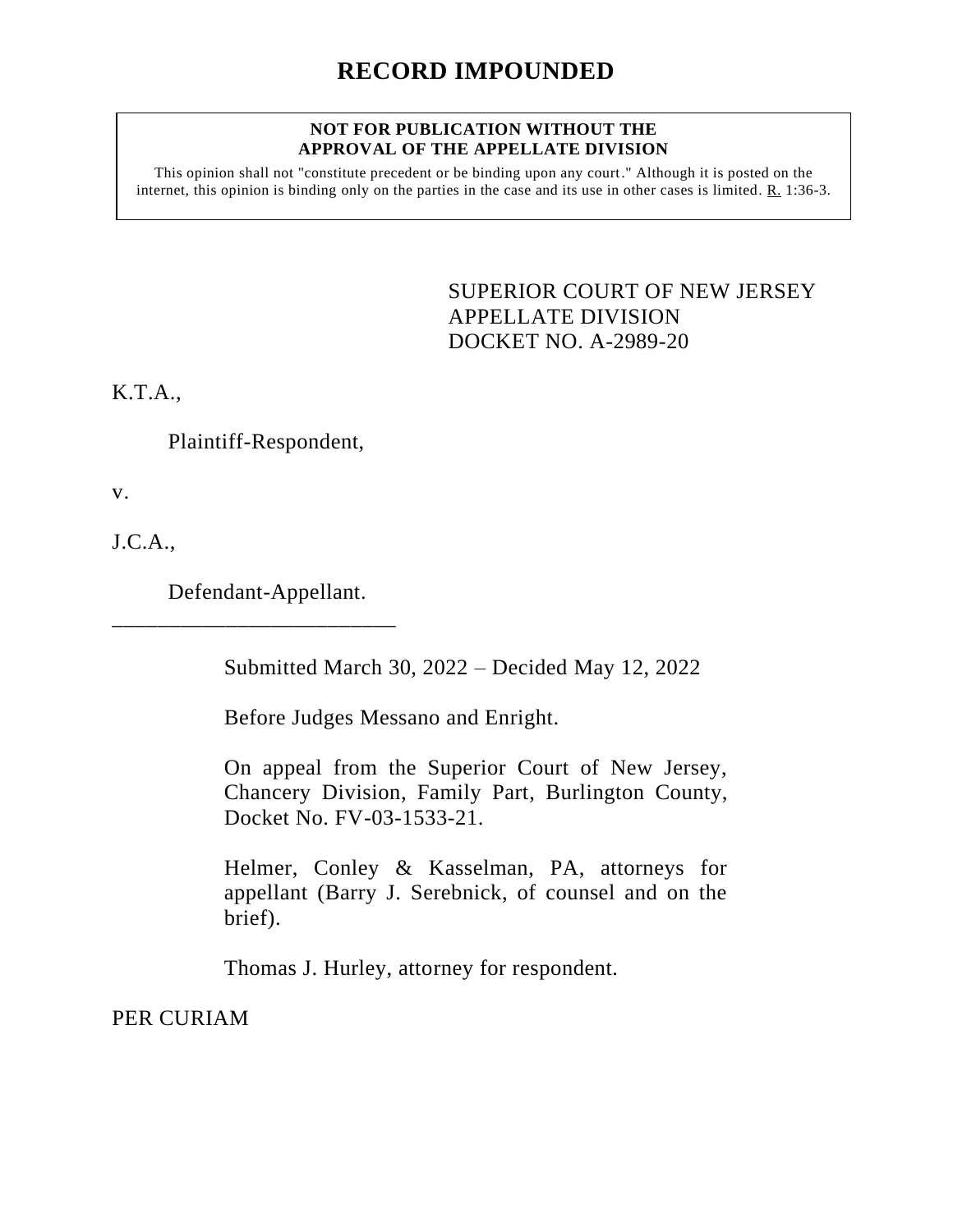Defendant J.C.A.<sup>1</sup> appeals from the May 17, 2021 final restraining order (FRO) issued against him pursuant to the Prevention of Domestic Violence Act (PDVA), N.J.S.A. 2C:25-17 to -35. The Family Part judge found defendant committed the predicate act of harassment, N.J.S.A. 2C:33-4(b), and plaintiff K.T.A., defendant's estranged wife, needed protection under the PDVA from further abuse. See Silver v. Silver, 387 N.J. Super. 112, 127 (App. Div. 2006) (noting second inquiry in action under the PDVA is "whether a restraining order is necessary . . . to protect the victim from an immediate danger or to prevent further abuse" (citing N.J.S.A. 2C:25-29(b)).

The parties were married in January 2017 and had two children, ages four and two at the time of the proceedings before the Family Part. On March 30, 2021, plaintiff obtained a temporary restraining order (TRO) alleging defendant committed harassment by "grabbing [her] by the arms and dropping her into a bathtub of cold water," causing minor bruising and soreness. The complaint alleged "this [wa]s not the first time . . . defendant put his hands on her."

Plaintiff thereafter sought an amended TRO, filing a certification that set forth additional details regarding the parties' March 18, 2021 separation, the

<sup>&</sup>lt;sup>1</sup> We use initials to protect the identity of the parties pursuant to Rule 1:38- $3(d)(10)$ .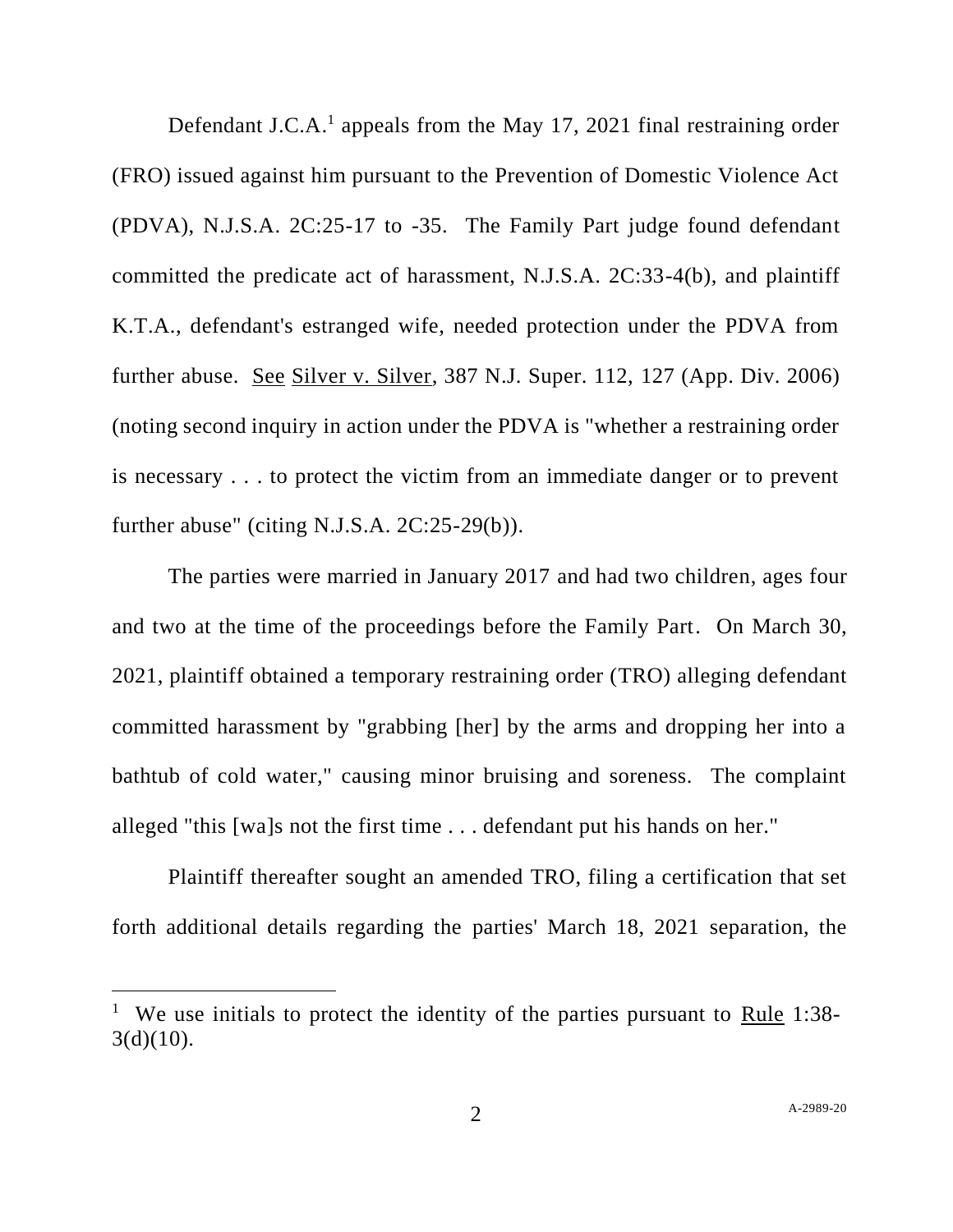events of March 30 supporting her allegations, and general allegations of mistreatment and violence during the marriage. The amended TRO issued by the court now included the additional predicate act of assault and incorporated by reference plaintiff's certification. The TRO was served upon defendant on April 25. One week later, the judge entered an order adjourning the FRO hearing to allow the parties, who were both represented by counsel, to review the amended TRO and discovery, including text messages, emails, and social media content allegedly sent to plaintiff by defendant.

At the May 17, 2021 hearing, Judge Craig A. Ambrose heard the testimony of plaintiff and defendant. Plaintiff said that on March 30, defendant came to the residence to switch vehicles and pick up the couple's two children. While she was upstairs in the guest bedroom napping after working all day, defendant unlocked the door, filled up a bathtub with cold water, picked her up and threw her, fully clothed, into the bathtub before leaving and going downstairs.

As she tried to take off her wet clothing, defendant returned, again unlocked the door, and held her hands at her side as he tried to remove her pants. Plaintiff said defendant was physical toward her in the past "at least once or twice a month [to] try to have sex with [her]," and she was "living in fear every day." Plaintiff expressed concern about the "[twenty] to [fifty] texts in a row [that she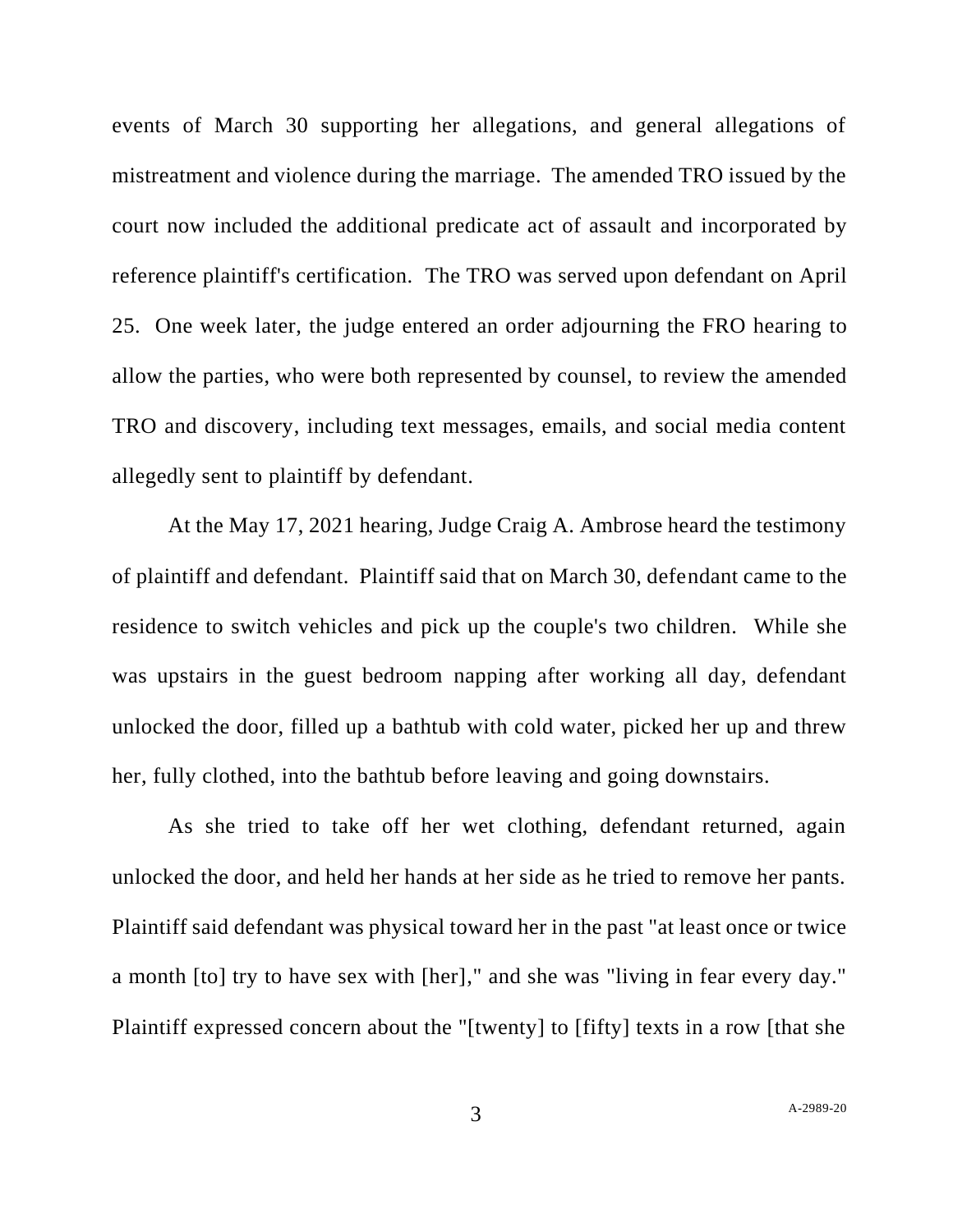received from defendant] all day long," and emails from him that were "constant[], nonstop, all day long."

When plaintiff's counsel sought to introduce "cut and pasted" text messages, defense counsel objected, arguing the proposed exhibits lacked authentication, under N.J.R.E. 901, and violated the rule of completeness, N.J.R.E. 106. Judge Ambrose sustained the objection.

Plaintiff phoned her mother after the incident, and police responded to plaintiff's residence while defendant was still present. Plaintiff detailed her interaction with the two officers who responded.

Defendant denied unlocking the bedroom door, which he claimed was open, but he did not deny putting plaintiff in the bathtub. Defendant said it was only to "wake her up." Defendant denied assaulting plaintiff, attempting to "rape her," and defendant also asserted there was "no history" of domestic violence between him and plaintiff.

At the conclusion of the hearing, Judge Ambrose issued a thorough oral decision. The judge found plaintiff to be credible, noting plaintiff "testif[ied] in an honest manner. . . . Her mannerisms were that of a person that had been through this type of incident[,] and I do find that she suffered from some type of shock." He noted defendant admitted throwing plaintiff into a tub of water,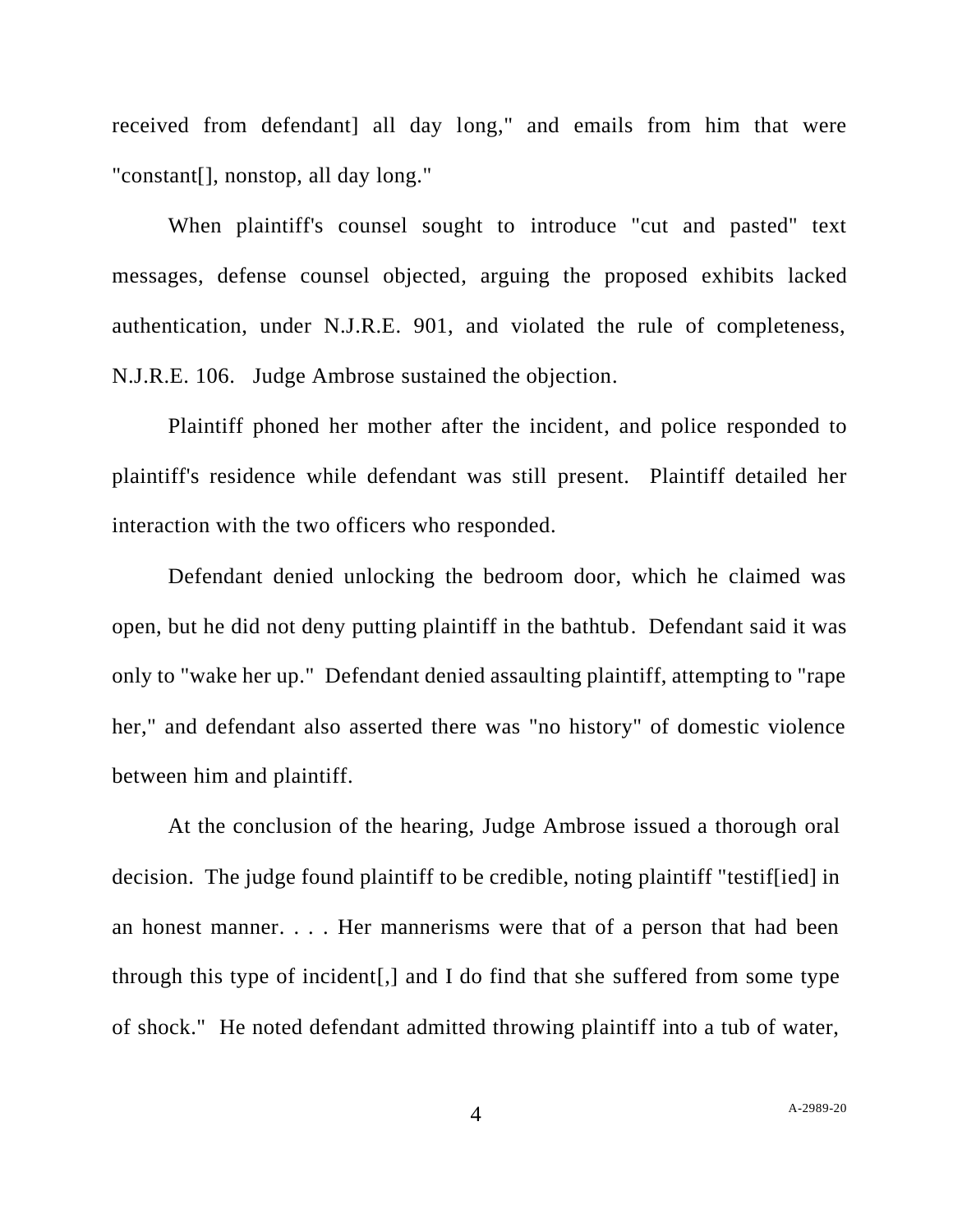but the judge otherwise did not find defendant's testimony "credible," noting defendant "was evasive and . . . wasn't straightforward with his answers." The judge concluded plaintiff proved harassment under N.J.S.A. 2C:33-4(b). Conversely, the judge determined plaintiff failed to prove defendant committed an assault, concluding the evidence as to that predicate act was in "equipoise."

Judge Ambrose then considered "whether or not the second prong of Silver [wa]s satisfied," even though, having excluded the proffered text messages, there was no credible evidence of prior domestic violence. The judge carefully considered the factors set forth in N.J.S.A.  $2C:25-29(a)(1)$  to  $-29(a)(6)$ . See Silver, 387 N.J. Super. at 127. He concluded there was "a need for protection going forward" and entered the FRO.

On appeal, defendant argues the judge erred in concluding he committed harassment and in determining plaintiff required the protection of an FRO under the second Silver prong. Having reviewed the record before us, we disagree and affirm.

"The scope of appellate review of a trial court's fact-finding function is limited. The general rule is that findings by the trial court are binding on appeal when supported by adequate, substantial, credible evidence." Cesare v. Cesare, 154 N.J. 394, 411–12 (1998) (citing Rova Farms Resort, Inc. v. Invs. Ins. Co. of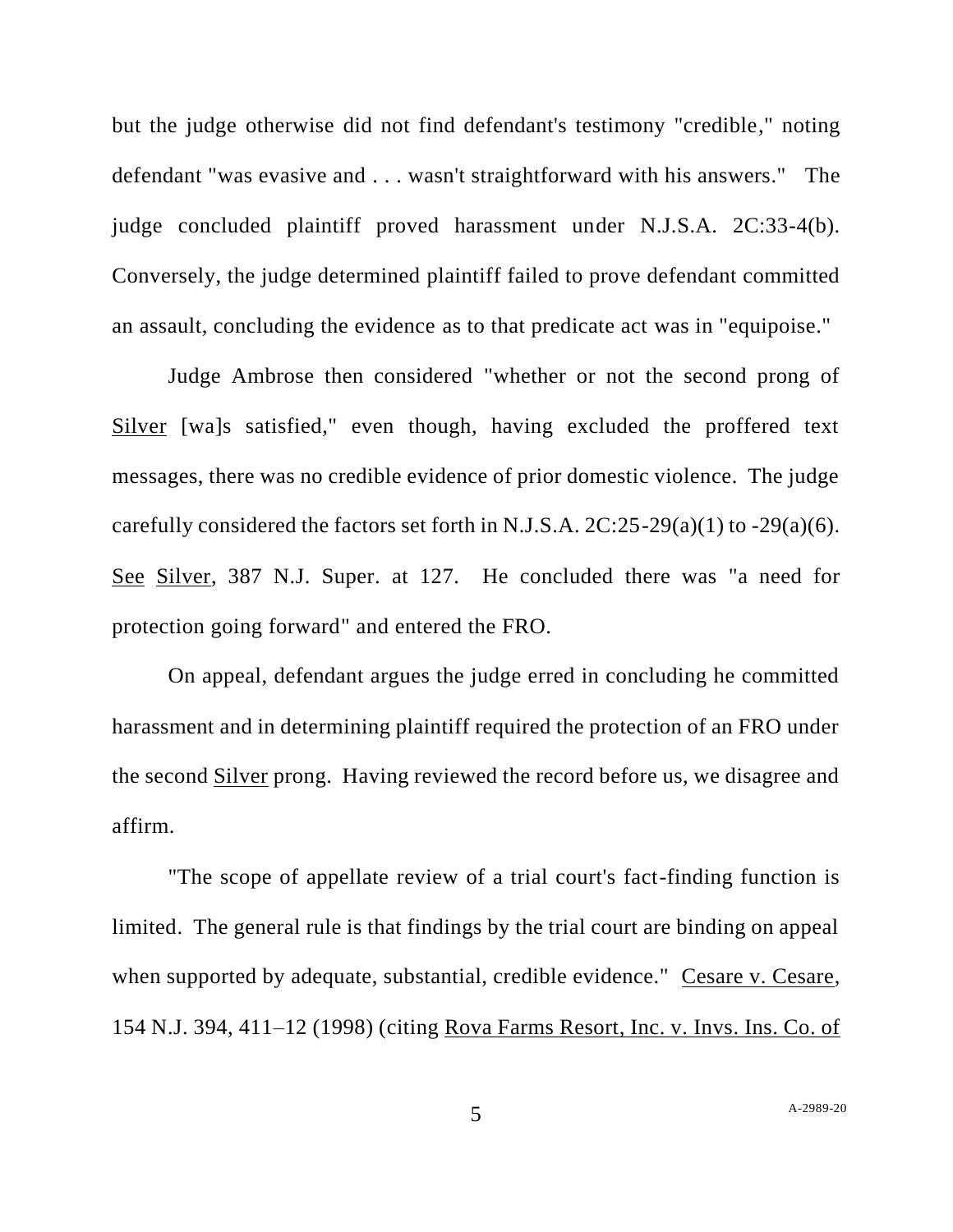Am., 65 N.J. 474, 484 (1974)). "We defer to the credibility determinations made by the trial court because the trial judge 'hears the case, sees and observes the witnesses, and hears them testify,' affording it 'a better perspective than a reviewing court in evaluating the veracity of a witness.'" Gnall v. Gnall, 222 N.J. 414, 428 (2015) (quoting Cesare, 154 N.J. at 412). Moreover, "[b]ecause of the family courts' special jurisdiction and expertise in family matters, appellate courts should accord deference to family court factfinding." Cesare, 154 N.J. at 413. However, we do not defer to the judge's legal conclusions "if they are based upon a misunderstanding of . . . applicable legal principles." T.M.S. v. W.C.P., 450 N.J. Super. 499, 502 (App. Div. 2017) (quoting N.T.B. v. D.D.B., 442 N.J. Super. 205, 215 (App. Div. 2015)).

A person is guilty of harassment "if, with purpose to harass another, he . . . [s]ubjects another to striking, kicking, shoving, or other offensive touching, or threatens to do so." N.J.S.A. 2C:33-4(b). "'A finding of a purpose to harass may be inferred from the evidence presented' and from common sense and experience." H.E.S. v. J.C.S., 175 N.J. 309, 327 (2003) (quoting State v. Hoffman, 149 N.J. 564, 577 (1997)). "The offense must be tainted by a desire to abuse or control the victim because of their domestic relationship." R.G. v. R.G., 449 N.J. Super. 208, 230 (App. Div. 2017).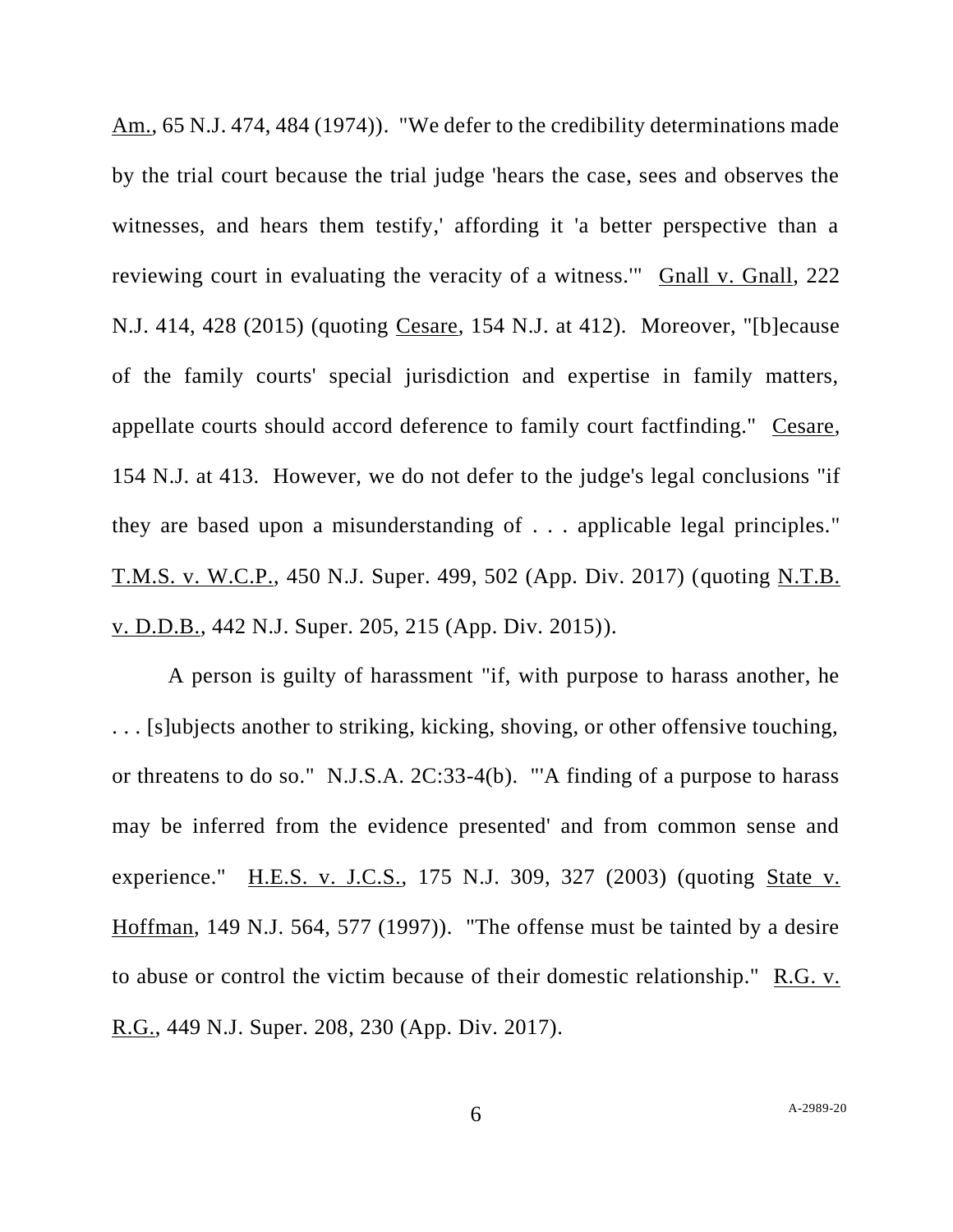Here, having found plaintiff's testimony credible, and acknowledging defendant's admission to throwing his estranged wife into the bathtub of water while fully clothed, but rejecting defendant's innocent explanation for his behavior, the judge's conclusion that plaintiff proved harassment under subsection (b) is unassailable.

As for the second prong of Silver, as noted, the judge analyzed the statutory factors, and while noting he did not find a history of domestic violence or that plaintiff faced "immediate danger," Judge Ambrose determined her best interests and those of her two children supported issuance of an FRO. See N.J.S.A. 2C:25-29(2)(a)(1), (2), and (4); see also S.D. v. M.J.R., 415 N.J. Super. 417, 441 (App. Div. 2010) (recognizing imminent birth of the parties' child "would bring the two into contact and almost inevitably be a source of conflict"). The judge earlier credited plaintiff's visible expressions of fear and "shock" in describing the incident, which occurred shortly after the parties separated.

"When the predicate act is an offense that inherently involves the use of physical force and violence, the decision to issue an FRO 'is most often perfunctory and self-evident.'" A.M.C. v. P.B., 447 N.J. Super. 402, 417 (App. Div. 2016) (quoting Silver, 387 N.J. Super. at 127)). Even though the judge concluded plaintiff failed to prove defendant's actions were an assault, which